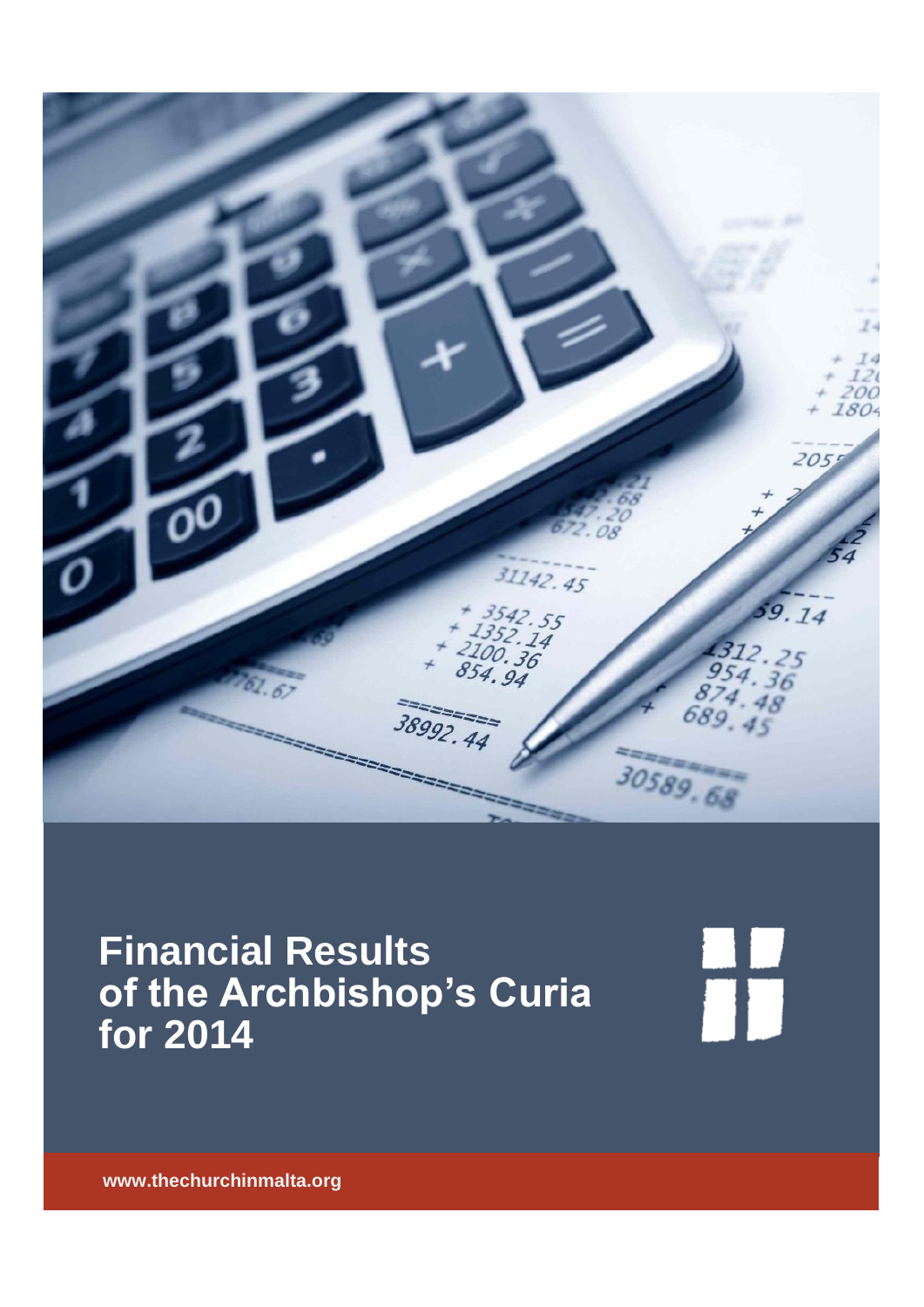# **Financial Results for 2014**

In September 2015, the Diocesan Office of Administration duly filed the combined audited financial statements of the Central Fund and the Finance Section (*Taqsima Finanzi*) of the Archdiocese of Malta for the year ended 31 December 2014. These accounts were approved by the Diocesan Finance Committee and the Diocesan Representative Council. The Statement of Income and Expenditure is summarised below.

|                                                                                       |                                                                      | 2014                 | 2013                |
|---------------------------------------------------------------------------------------|----------------------------------------------------------------------|----------------------|---------------------|
| <b>Income</b>                                                                         |                                                                      | €                    | €                   |
|                                                                                       |                                                                      |                      |                     |
| Property Income                                                                       |                                                                      | 30,679               | 31,446              |
| Net investments income and realised capital gains<br><b>Collections and Donations</b> |                                                                      | 5,323,555<br>150,378 | 4,707,065<br>75,780 |
| <b>Ecclesiastical Tribunal Fees</b>                                                   |                                                                      | 144,213              | 121,512             |
| <b>Clergy Fund Income</b>                                                             |                                                                      | 1,466,237            | 1,641,243           |
| Other Income                                                                          |                                                                      | 854,450              | 497,102             |
|                                                                                       |                                                                      | 7,969,512            | 7,074,148           |
| <b>Expenditure</b>                                                                    |                                                                      |                      |                     |
|                                                                                       |                                                                      |                      |                     |
| Remuneration to priests                                                               |                                                                      | 2,806,923            | 2,743,456           |
| Remuneration to employees                                                             |                                                                      | 1,370,406            | 1,382,523           |
| <b>Operational Costs</b>                                                              |                                                                      | 691,157              | 713,951             |
| Repairs, maintenance and improvements                                                 |                                                                      | 306,502              | 164,889             |
| <b>Professional Fees</b>                                                              |                                                                      | 259,195              | 257,170             |
| Donations<br>Depreciation                                                             |                                                                      | 77,890<br>140,759    | 58,027              |
| <b>Taxation</b>                                                                       |                                                                      | 1,061,411            | 137,412<br>189,609  |
|                                                                                       |                                                                      | 6,714,243            | 5,647,037           |
|                                                                                       |                                                                      |                      |                     |
| Net surplus before distribution of subsidies                                          |                                                                      | 1,255,269            | 1,427,111           |
|                                                                                       |                                                                      |                      |                     |
| Subsidies:                                                                            | <b>Children's Homes</b><br><b>Foundation for Theological Studies</b> | 159,229<br>203,284   | 164,684<br>145,682  |
|                                                                                       | <b>Episcopal Conference</b>                                          | 47,900               | 73,364              |
|                                                                                       | Old People's Homes                                                   | 207,721              | 106,708             |
|                                                                                       | Media                                                                | 484,457              | 361,753             |
|                                                                                       | <b>Others</b>                                                        | 8,838                | U                   |
| <b>Total subsidies</b>                                                                |                                                                      | 1,111,429            | 852,191             |
| Net surplus after distribution of subsidies                                           |                                                                      | 143,840              | 574,920             |
|                                                                                       |                                                                      |                      |                     |
| Unrealised gains/(losses) on difference on exchange                                   |                                                                      | 912,375              | (868, 018)          |
| <b>Net surplus/(loss)</b>                                                             |                                                                      | 1,056,215            | (293,098)           |